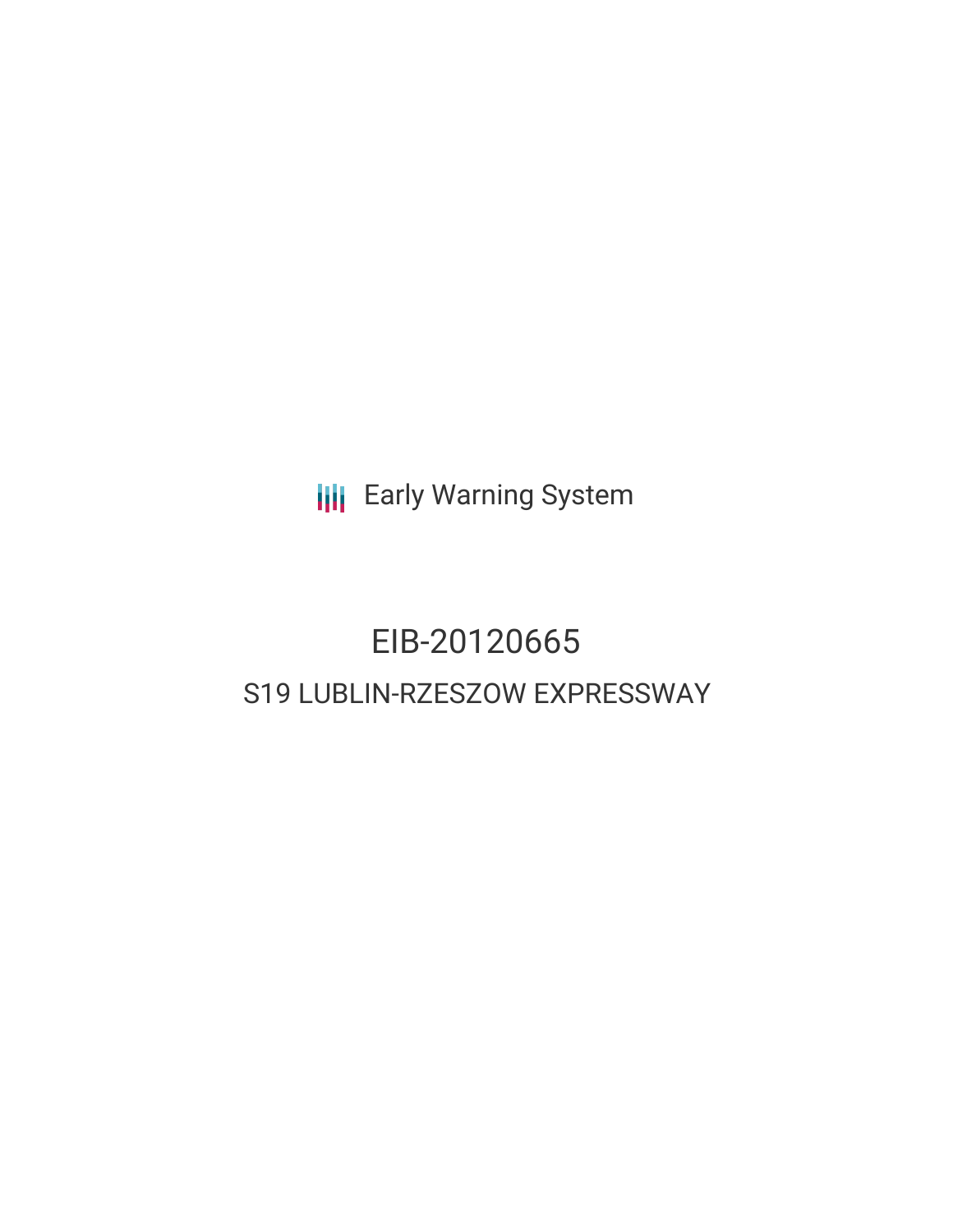

#### **Quick Facts**

| <b>Countries</b>               | Poland                                               |
|--------------------------------|------------------------------------------------------|
| <b>Financial Institutions</b>  | European Investment Bank (EIB)                       |
| <b>Status</b>                  | Approved                                             |
| <b>Bank Risk Rating</b>        | U                                                    |
| <b>Voting Date</b>             | 2017-09-29                                           |
| <b>Borrower</b>                | MINISTRY OF INFRASTRUCTURE AND CONSTRUCTION / GDDKIA |
| <b>Sectors</b>                 | Transport                                            |
| <b>Investment Type(s)</b>      | Loan                                                 |
| <b>Investment Amount (USD)</b> | \$685.24 million                                     |
| <b>Loan Amount (USD)</b>       | $$685.24$ million                                    |
| <b>Project Cost (USD)</b>      | \$1,925.76 million                                   |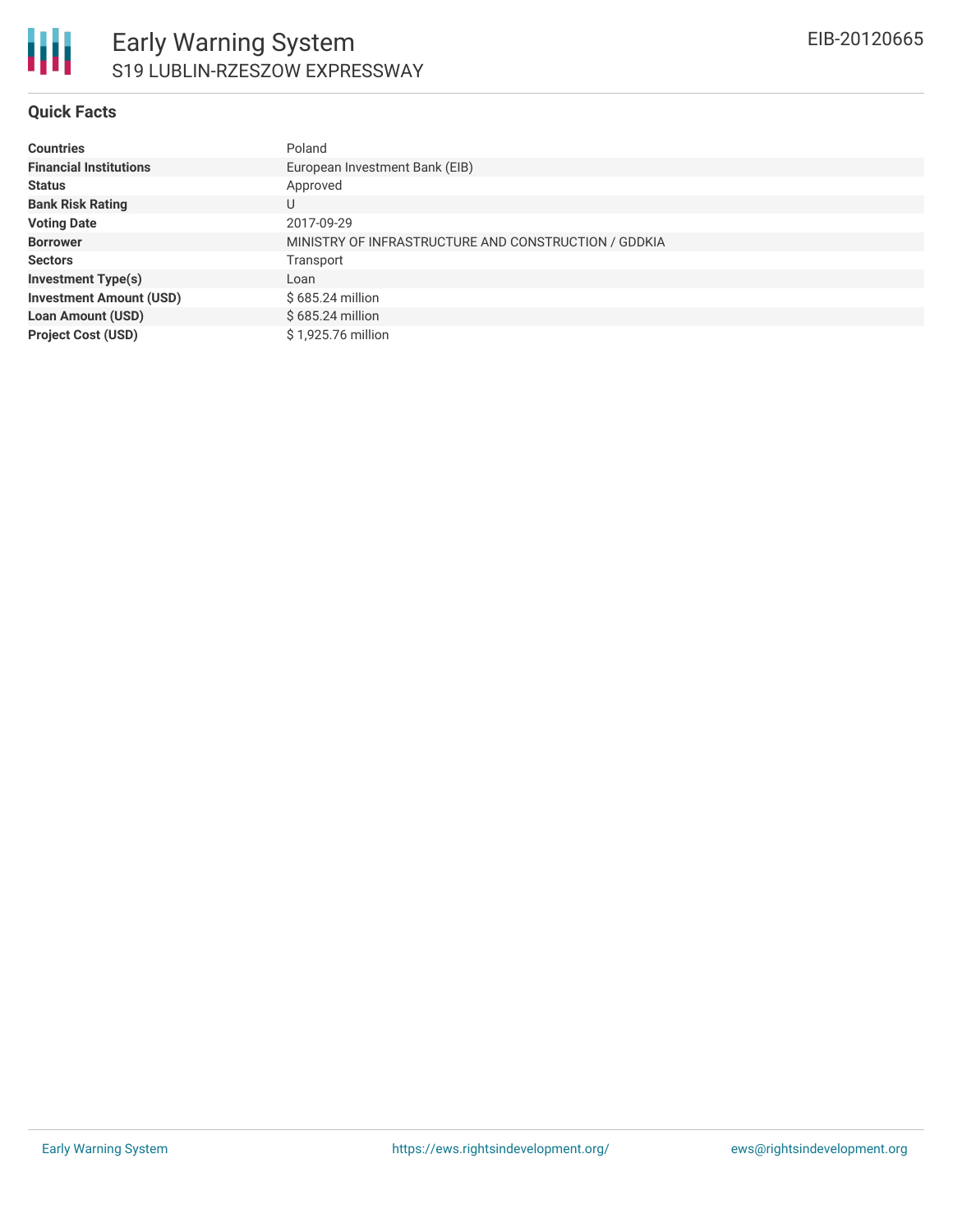

### **Project Description**

According to EIB website, the project is the construction of several segments of the S19 expressway between Lublin and Rzeszow in eastern Poland. It forms part of the broader north-south S19 expressway route in eastern Poland, eventually extending from the Belorussian border (Hrodna) to the Slovakian border (near Barwinek). It will facilitate the passage of longdistance traffic, including Warsaw-bound traffic originating from the Rzeszow region. The economic benefits expected include time savings and vehicle-operating-cost reductions for road users on the corridor due to enhanced road capacity. The project may also offer some safety and environmental benefits.

Subject to the conditions presented in the Environmental and Social Data Sheet (ESDS), the project is considered acceptable for EIB financing from an environmental and social point of view.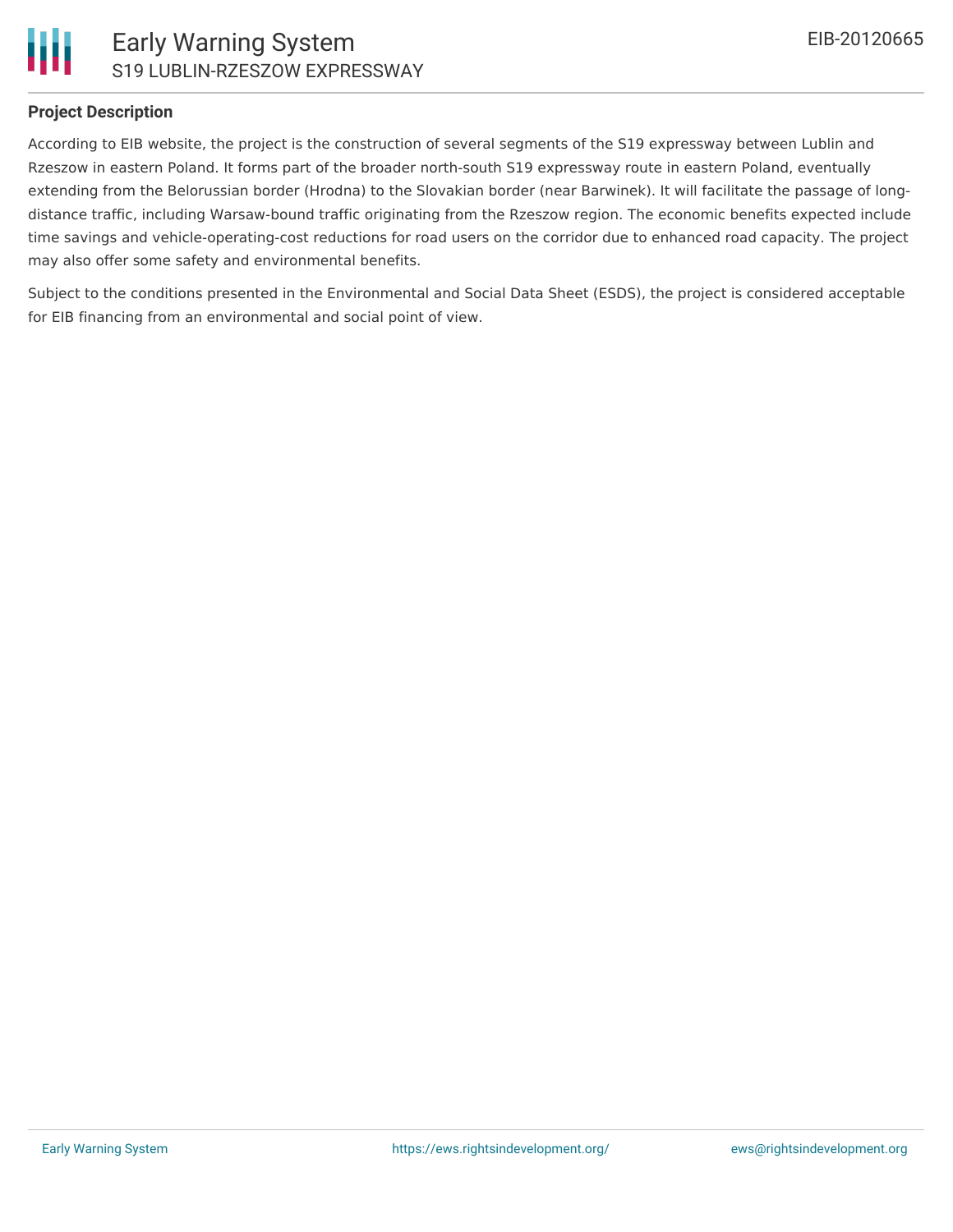

#### **Investment Description**

European Investment Bank (EIB)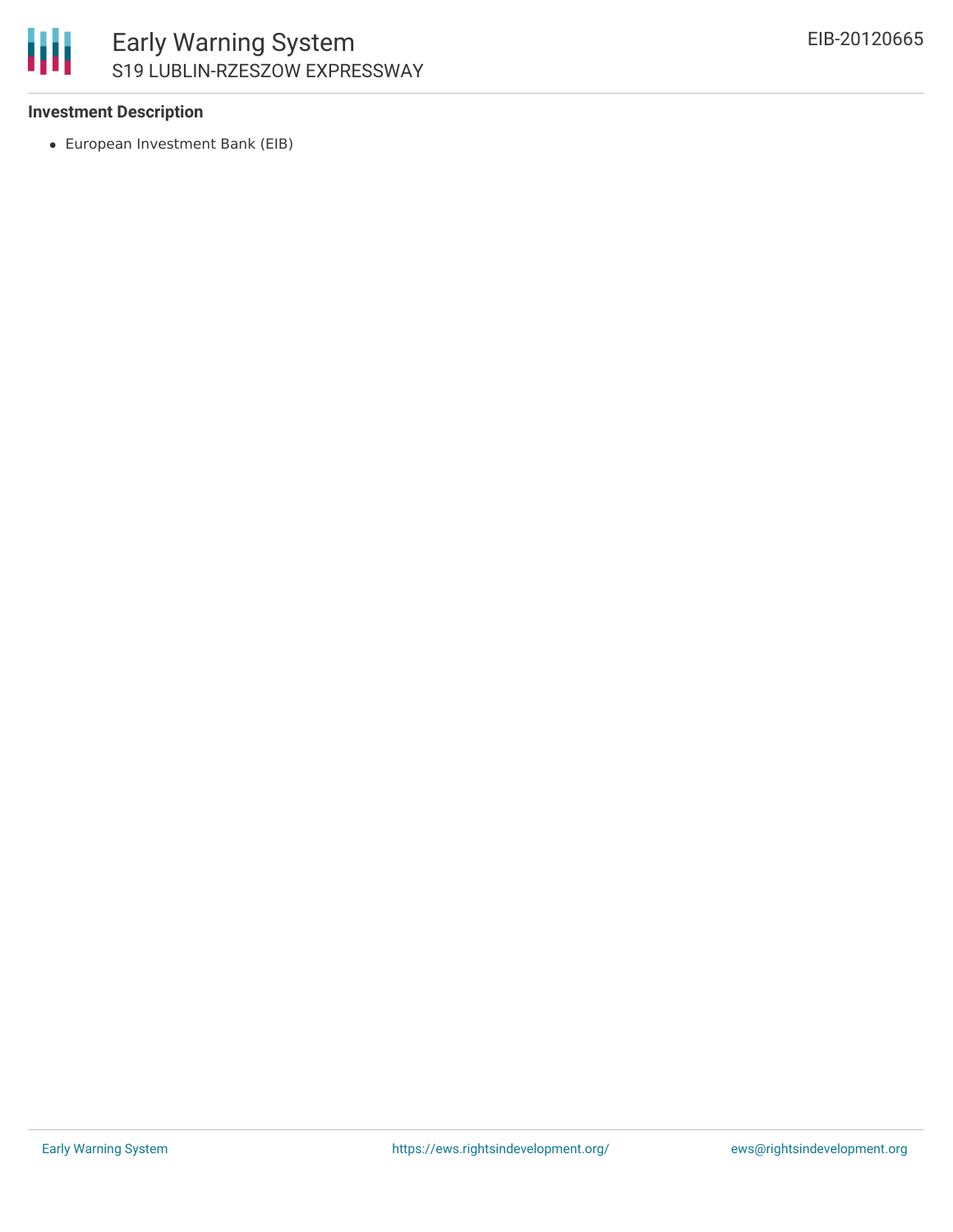### **Contact Information**

No contact information provided at the time of disclosure.

#### **ACCOUNTABILITY MECHANISM OF EIB**

The EIB Complaints Mechanism is designed to facilitate and handle complaints against the EIB by individuals, organizations or corporations affected by EIB activities. When exercising the right to lodge a complaint against the EIB, any member of the public has access to a two-tier procedure, one internal - the Complaints Mechanism Office - and one external - the European Ombudsman. A complaint can be lodged via a written communication addressed to the Secretary General of the EIB, via email to the dedicated email address complaints@eib.org, by completing the online complaint form available at the following address: http://www.eib.org/complaints/form, via fax or delivered directly to the EIB Complaints Mechanism Division, any EIB local representation office or any EIB staff. For further details, check:

http://www.eib.org/attachments/strategies/complaints\_mechanism\_policy\_en.pdf

When dissatisfied with a complaint to the EIB Complaints Mechanism, citizens can then turn towards the European Ombudsman. A memorandum of Understanding has been signed between the EIB and the European Ombudsman establishes that citizens (even outside of the EU if the Ombudsman finds their complaint justified) can turn towards the Ombudsman on issues related to 'maladministration' by the EIB. Note that before going to the Ombudsman, an attempt must be made to resolve the case by contacting the EIB. In addition, the complaint must be made within two years of the date when the facts on which your complaint is based became known to you. You can write to the Ombudsman in any of the languages of the European Union. Additional details, including filing requirements and complaint forms, are available at: http://www.ombudsman.europa.eu/atyourservice/interactiveguide.faces